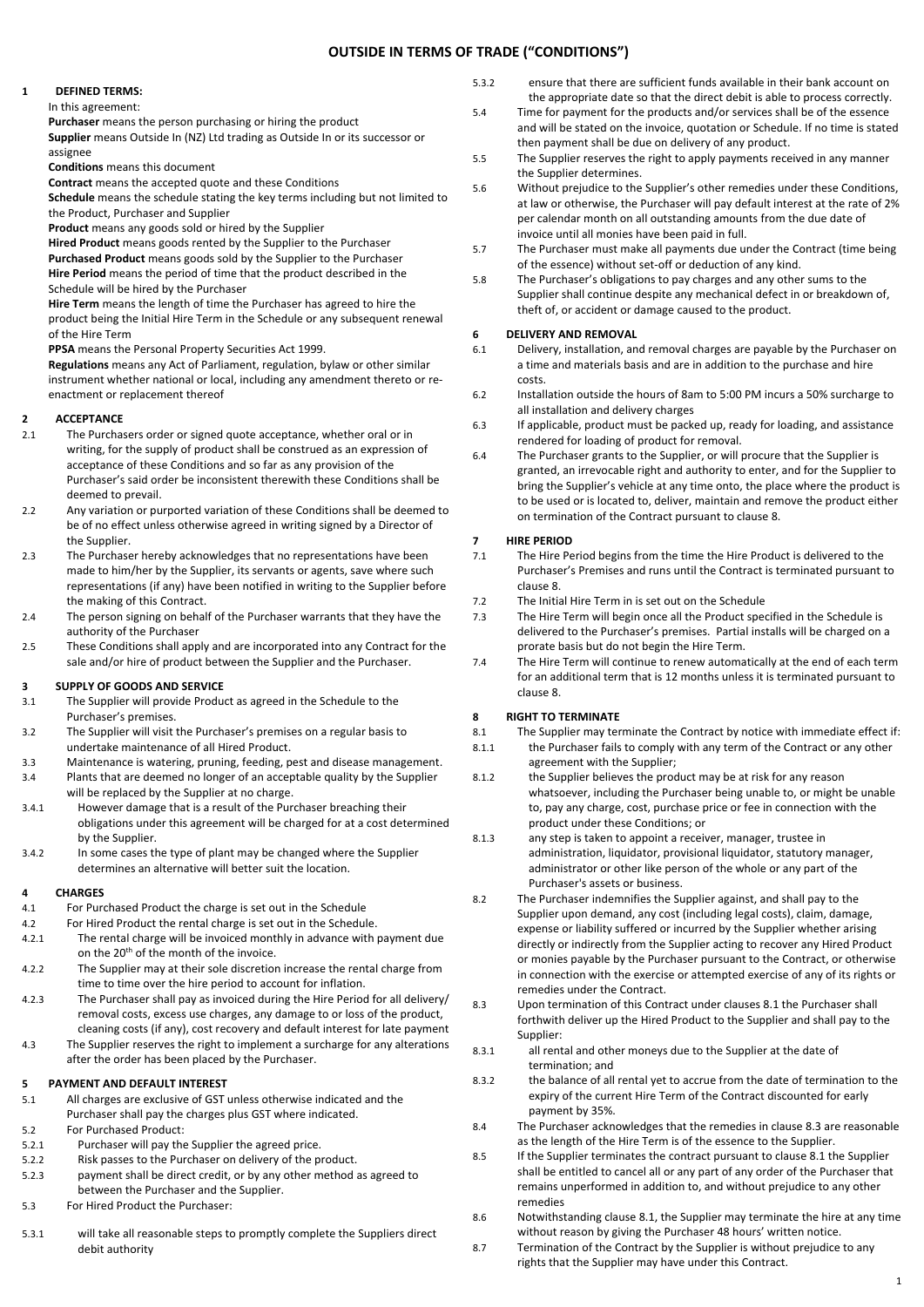## **OUTSIDE IN TERMS OF TRADE ("CONDITIONS")**

- 8.8 The parties acknowledge that other than the provisions of the Contractual Remedies Act 1979, or as provided in claus[e 8.9](#page-1-0) the Purchaser shall not be entitled to cancel or otherwise terminate the Contract.
- <span id="page-1-0"></span>8.9 The Purchaser may terminate the Contract by giving notice in writing that they will terminate the Contract at the end of the Hire Term

#### **9 ASSIGNMENT**

- 9.1 The Purchaser shall not assign, sublet, charge, pledge or part with possession of the Hire Product or any part of it or the Contract.
- 9.2 The Supplier may at any time assign its rights or interests, or any part thereof, (whether absolutely, or by way of security) or transfer its obligations or any part thereof, to any person.

#### **10 PURCHASER'S OBLIGATIONS**

- 10.1 The Purchaser shall:
- 10.1.1 satisfy itself that the Product is suitable for the Purchaser's intended use;
- 10.1.2 use the Product in a lawful manner with due regard to all laws and regulations pertaining to the use of such product;
- 10.1.3 except as permitted by the Consumer Guarantees Act 1993, not bring or threaten to bring any claim against the Supplier for loss or damage incurred or threatened against the Purchaser or arising directly or indirectly from the Purchaser's use of the Product;
- 10.2 In regard to Hired Product the Purchaser shall:
- 10.2.1 if the Hired Product is intended to be used in a location or manner which is outside its usual or ordinary use, advise the Supplier of the intended location and/or nature of use at the time of hiring the Hired Product;
- 10.2.2 take proper and reasonable care of the Hired Product, subject to the Suppliers obligation to maintain per this Contract, and , if the product is hired, return it to the Supplier at the end of the hire period (to the Suppliers place of business, unless otherwise specified in the Contract) in the same order and condition as at the commencement of the hire (fair wear and tear excepted);
- 10.2.3 notify the Supplier immediately if the Hired Product is lost, stolen or damaged and shall follow all reasonable instructions of the Supplier;
- <span id="page-1-1"></span>10.2.4 be responsible, and indemnify the Supplier, for any loss, theft or damage to the Hired Product that occurs from the time the Purchaser takes possession of the Hired Product until it is returned to the Supplier's possession including:
- 10.2.4.1 in the case of damage, the full cost of all repairs to restore the Hired Product to the condition it was in at the time of hire;
- 10.2.4.2 in the case of loss, theft or irreparable damage to the product however caused, the full cost to the Supplier of replacing the Hired Product; and
- 10.2.5 in addition to the costs set out in claus[e 10.2.4,](#page-1-1) be responsible for and indemnify the Supplier for any loss of revenue suffered by the Supplier due to the unavailability of the Hired Product for hire due to loss, theft or damage; and
- 10.2.6 not remove, deface or obscure any marks of identification or Ownership or registration on the Hired Product.
- 10.2.7 not move or permit the Hired Product to be moved from the Purchaser's premises specified on the Schedule without the Suppliers prior consent in writing. Any consent given by the Supplier is without prejudice to all the other obligations of the Purchaser under this Contract.
- 10.2.8 The Purchaser shall, upon request by the Supplier, advise the Supplier of the whereabouts of the Hired Product and allow the Supplier reasonable time to inspect and test the product and for such purposes the Purchaser gives irrevocable leave and licence to the Supplier to take possession of and/or remove the Hired Product, and to enter any premises where the Hired Product or any part of the Hired Product may be.
- 10.3 The Purchaser hires or purchases the Product at the Purchaser's own risk and indemnifies the Supplier against any and all loss in respect of any loss of or damage to the Hired Product including any consequential loss
- 10.4 The Purchaser warrants that all persons who use the Product shall use the Product in the manner it was designed to be used, and follow any directions from the Supplier, local authorities, codes of practice and/or the manufacturer of the Product relating to the use and safety of the Product and shall comply with all obligations in relation to the use and control of the Product and person using said product in accordance with the Health and Safety at Work Act 2015 and all other relevant legislation.
- 10.5 If the Purchaser is not an individual, the person who signs the Contract on behalf of the Purchaser warrants that they have authority to bind the Purchaser and will, in any event, be personally liable for the performance of the obligations on the Purchaser. The person signing hereby indemnifies the Supplier against all losses and costs that may be incurred by the Supplier arising out of the person signing the Contract failing to have such power or authority.

# **11 PERSONAL PROPERTY SECURITIES ACT 1999 (PPSA)**

- As further consideration for the Supplier entering into the Contract, the Purchaser hereby irrevocably grants the Supplier a security interest in all products sold, supplied, hired, leased or otherwise provided by the Supplier to the Purchaser (and all proceeds of those products) and the Purchaser agrees that:
- <span id="page-1-2"></span>11.1.1 The Supplier will retain ownership of, and title in, products sold to the Purchaser by the Supplier until:
- 11.1.1.1 The Purchaser has paid all amounts owed to the Supplier pursuant to this Contract (including, but not limited to, amounts owed to the Supplier in respect of products sold to the Purchaser by the Supplier); and
- 11.1.1.2 The Purchaser is not in default under this Contract.
- 11.1.2 Except as provided for in claus[e 11.1.1](#page-1-2) the Supplier will at all times retain ownership of, and title in, all products sold, supplied, hired, leased or otherwise provided by the Supplier to the Purchaser.
- 11.2 On the request of the Supplier, the Purchaser shall promptly execute any documents, provide all necessary information and do anything else required by the Supplier to ensure that each security interest created under the Contract constitutes a perfected security interest in the products (and all proceeds of those products) which has priority over all other security interests in the products.
- 11.3 In respect of any security interest granted pursuant to this Contract or otherwise associated with the products, the Purchaser hereby:
- 11.3.1 Waives its rights under sections 116, 120(2), 121, 125 to 127, 129 and 131 of the PPSA;
- 11.3.2 Agrees with the Supplier that sections 114(1)(a), 120(1), 122, 133 and 134 of the PPSA do not apply; and
- 11.3.3 Waives its right to receive a copy of the verification statement confirming registration of a financing statement or a financing change statement.
- 11.4 Unless otherwise agreed in writing by the Supplier, the Purchaser will pay to the Supplier all fees and expenses incurred by the Supplier in relation to the registration of a financing statement or financing change statement in connection with the Contract.
- 11.5 The terms "security interest", "financing statement" and "financing change statement" have the meaning given to those terms in the PPSA.

## **12 LIMITATION OF LIABILITY, INJURY OR DAMAGE TO PURCHASER, THIRD PERSON OR PROPERTY**

- <span id="page-1-3"></span>12.1 In entering into the Contract, the Purchaser acknowledges the Supplier shall not be liable for any loss of any kind whatsoever suffered by the Purchaser as a result of any breach of any of the Purchaser's obligations under the contract, including any cancellation of the contract or any negligence on the part of the Supplier, its servants, agents or contractors, nor shall the Supplier be liable for any loss, damage or injury caused to the Purchaser's servants, agents, contractors, Purchasers, visitors, tenants, trespassers or other persons. The Purchaser shall indemnify the Supplier against any claim by any such person.
- 12.2 Subject to the exclusion of liability in claus[e 12.1](#page-1-3) above, the maximum aggregate liability of the Supplier for all claims made by the Purchaser, whether as a result of any breach of the Contract or on any other ground or terms whatsoever (including liability as a result of tort, including negligence) will not exceed:
- 12.2.1 in the case of Purchased Product, an amount of \$2,500; and
- 12.2.2 in the case of any Hired Product, the lesser of the hire charges paid by the Purchaser to the Supplier pursuant to the Contract and three months' hire charges paid by the Purchaser to the Supplier pursuant to the Contract.
- 12.3 The Purchaser will indemnify the Supplier against any liability, losses, damages or expenses incurred or suffered by the Supplier as a result of any claim made by a third person against the Supplier in respect of any loss or liability arising from the Contract or arising out of the use of the Hired Product or Purchased Product by the Purchaser.
- 12.4 Nothing in the Contract affects the Purchaser's rights under the Consumer Guarantees Act 1993 except that if the Purchaser is acquiring or hiring the Product for the purposes of a business, the provisions of the Consumer Guarantees Act 1993 do not apply.
- 12.5 If the Purchaser is purchasing Product, then except as prohibited by law, all guarantees in respect of the Product, whether express or implied, are excluded subject to claus[e 12.6.](#page-1-4)
- <span id="page-1-4"></span>12.6 Unless specifically made in writing, the Supplier makes no warranty or representations as to the state, quality or fitness of the Product for any purpose and no such warranty shall be implied. For the avoidance of doubt, no warranty shall be implied by the description of the Product on the face of this form, the contract, or by the provision of information relating to the proper operation and maintenance of the Product.